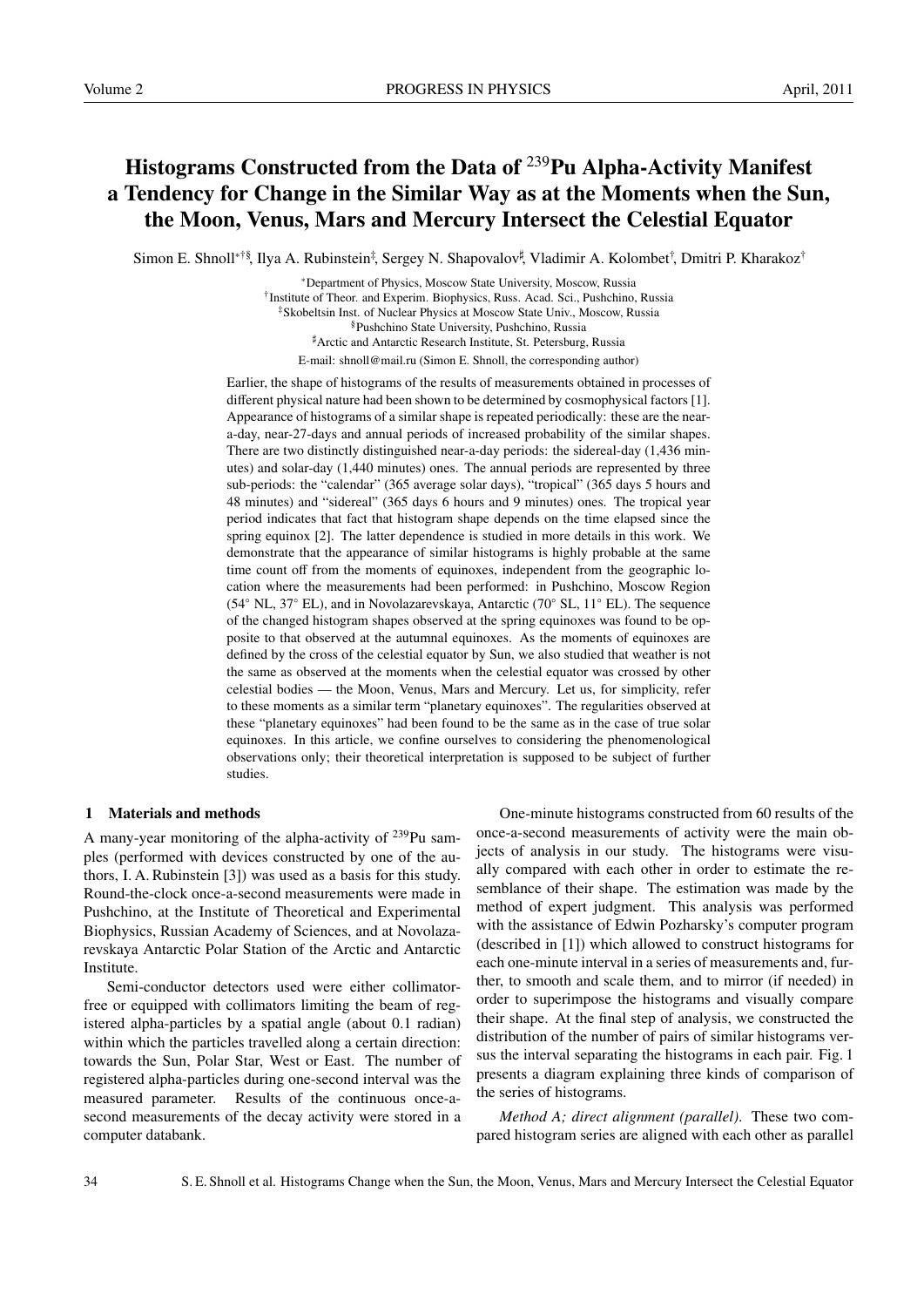

Fig. 1: Boxes indicate histograms constructed for the measured radioactivity within each minute of time. Arrows connecting the boxes indicate the direction of time separating the one-minute histograms. The interval between the histograms, ∆, is measured in minutes or in position numbers in the aligned series.

sequences in which the equinox moments occur at the same place. Then each i-th histogram of one series is compared with the number of neighboring histograms of the other series, as shown in Fig. 1, case A.

*Method B; inverse alignment (anti-parallel)*. These two series are aligned in the same way but the second one is reversed at the point of equinox. This is illustrated in Fig. 1B.

*Method C; "palindrome" alignment*. Two parts of the same sequence are compared with each other. To do that, we assume the equinox moment to be the inversion center of a palindrome. Therefore, the second half of the sequence (following the center) is reversed and aligned with the first half as shown in Fig. 1C. Then the two halves of the sequence are compared with each other.

Fig. 2 presents an extract from the laboratory log-file to illustrate what shapes are considered similar from the expert's viewpoint. Final results are presented as the plots of the frequency of similar pairs of histograms versus the interval (measured in minutes) separating the position of items in the pairs (Fig. 3, e.g.).

The true equinox moments and the equivalent moments when the Moon, Mars, Venus or Mercury intersect the celestial equator (called here, by analogy, "planetary equinoxes") were determined by nonlinear interpolation of the data tabu-



Fig. 2: Extract from a laboratory log: pairs of similar histograms of <sup>239</sup>Pu alpha-activity taken at the same time count off from the moments of Moon-2005-March-11 and Venus-2001-October-18 equinoxes. Each histogram is constructed by 60 one-second measurements (total time being equal to 1 minute). The doubled figures in upper corners of each picture specify the series number (No.1 or No.5) and the position number of a histogram in the series. Histograms of Moon-2005-March-11 equinox are drawn in red and those of Venus-2001-October-18 in blue. The data presented here correspond to the extreme in the blue curve in Fig. 4.

lated in the annual astronomy tables [4]; the residual error of this interpolation was much within the time resolution of our observations.

#### 2 Results

## 2.1 Comparison of the histogram series obtained at the successive (in turn) "equinoxes"

It had been found earlier [2, 5, 6], in studying the variation of shape of the successive sequences of histograms obtained at vernal and autumnal equinoxes, the sequences related to "homonymous" equinoxes (vernal-and-vernal or autumnaland-autumnal ones) display the similarity higher than that of "heteronymous" equinoxes. This fact gave a hint for a hypothesis that the histogram shape may depend not only on the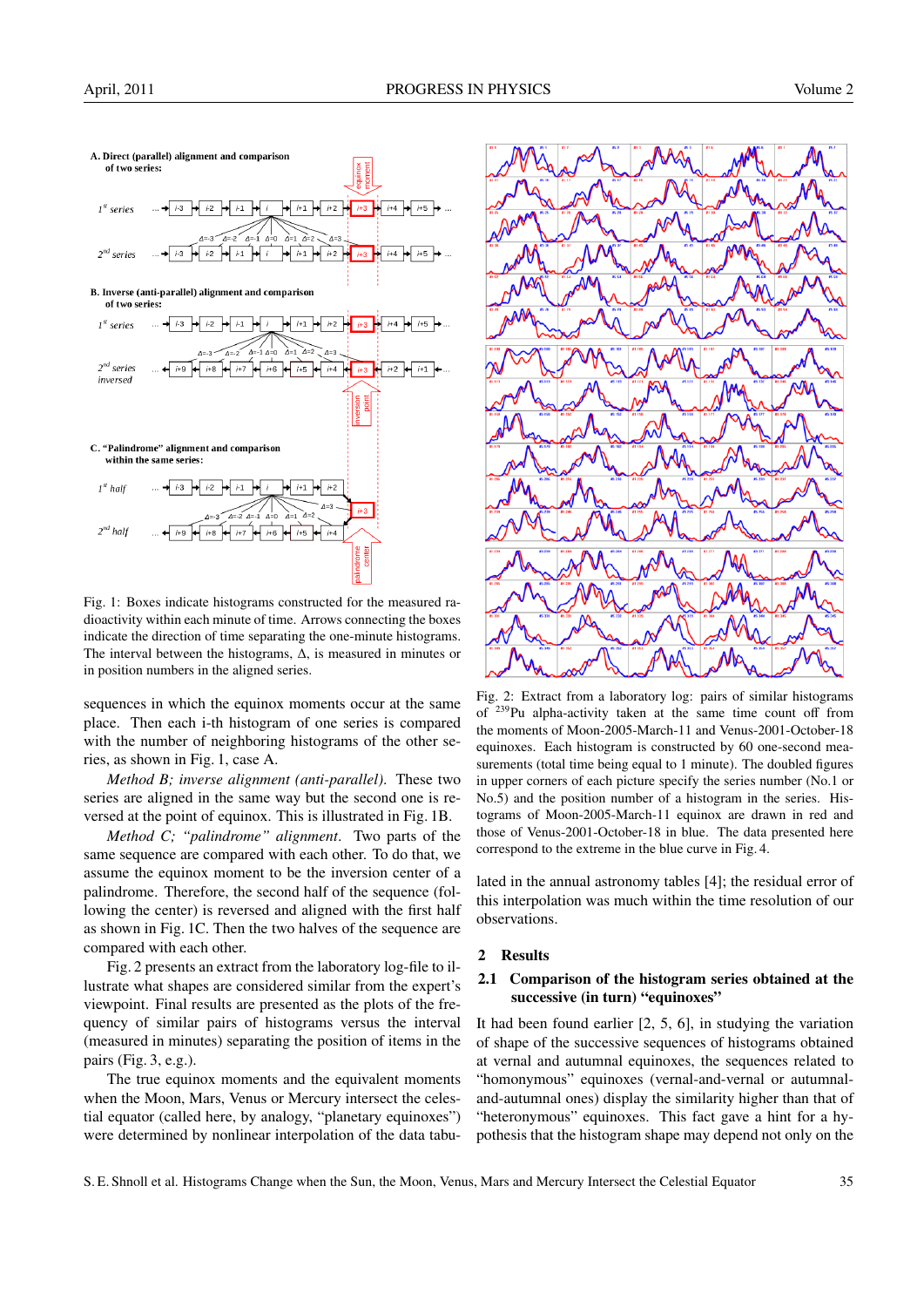

Fig. 3: Total number of similar pairs of histogram as function of time interval separating the histograms in the pair. The compared histogram sequences were related to the successive (neighboring) equinoxes. The sequences compared were aligned parallel or antiparallel around the very "equinox" moment. First what is seen in the figure is that the probability to find a similar pair of histograms sharply decreases with the distance between the items in the pair. Second important moment is that the maximum probability (which is a measure of similarity of the sequences) is three times higher in the case the sequences compared are oriented anti-parallel. That means the histogram shape depends not only on the proximity of a planet or Sun to the celestial equator but also on the direction a celestial body moves to it. The diagram represents a summary of data for 24 pairs of compared series of alpha-activity aligned around the Sun, the Moon, Mars, Venus and Mercury "equinoxes". The series were 720 minutes long each. The data used have been obtained either in Pushchino and Novolazarevskaya.

proximity to the equinox moment, but also on the direction the Sun is moving to the celestial equator: from the northern or from the southern hemisphere. The hypothesis has been confirmed by comparison of the *direct* series of the autumn histograms with the inverse series of the spring histograms [2, 5, 6] (cf. in Fig. 1, method B).

In this work, the same analysis is applied to the data including "planetary equinoxes". Namely, not only solar but also lunar, venusian, martian and mercurian "equinoxes" have been considered. Fig. 3 summarizes the results of 24 pairs of such "equinox" events. Only the pairs of *successive* "equinoxes" were here compared; i.e., a series of histograms obtained at one "equinox" was compared with that of just next "equinox" for the same celestial body. The series were compared with use of either procedure A (parallel) and B (antiparallel) (cf. in Fig. 1).

Fig. 3 shows that:

1. The phenomenon of similarity of the temporal change of the histogram shape near the moments of intersection of the celestial equator by a celestial body appears to be independent of the nature of the body (whatever the Sun, the Moon, Venus, Mars or Mercury). Hence,



Fig. 4: Histogram series at the Venus setting "equinox" 2001- October-18 $(1)$  is highly similar to those at the Moon rising "equinoxes" 2005-March-11(↑), 2005-April-7(↑) and considerably less similar to the series at the Moon setting "equinox" 2005-March- $25(\downarrow)$ . (The extreme of this distribution is formed with the pairs of histograms presented in Fig. 2, to illustrate the extent of their similarity.)

the sequential changes of histograms do not show any gravitational influence of the bodies;

- 2. Neither does it depend on the geographic point where the measurements have been performed: the data obtained in Pushchino and Novolazarevskaya (Antarctic) display similarity of histograms at the same absolute time, to within one-minute accuracy;
- 3. Neither does it depend on the velocity a celestial body moves across the equator. Despite a great difference in both angular and linear velocities of the bodies, the changes of histogram shape are correlated in the sequences aligned along the same time scale. This is a surprising result that has not a simple kinematic explanation. This fact, again, is an indication of that the phenomenon observed is not a matter of any "influence" exerted by a celestial bodies on the observable value;
- 4. What we can learn from the fact that the similarity of histogram sequences is higher in the case of antiparallel orientation of compared sequences is as follows. The variation of histogram shape shows not only the extent of proximity of the Sun or a planet to the celestial equator but also their location in one or another celestial hemisphere. In other words, the "northern" histograms of a vernal equinox display higher similarity to the "southern" histograms of the next autumnal equinox despite the movement of the body on the sky sphere are reciprocal at these two cases.

The fact that the histogram shape variations do not depend on the nature of celestial body is confirmed also by pairwise comparison of the "equinoxes" of different planets. For example, Fig. 4 presents the results of comparison of a Venus "equinox" (2001-October-18 (↓)) with three Moon "equi-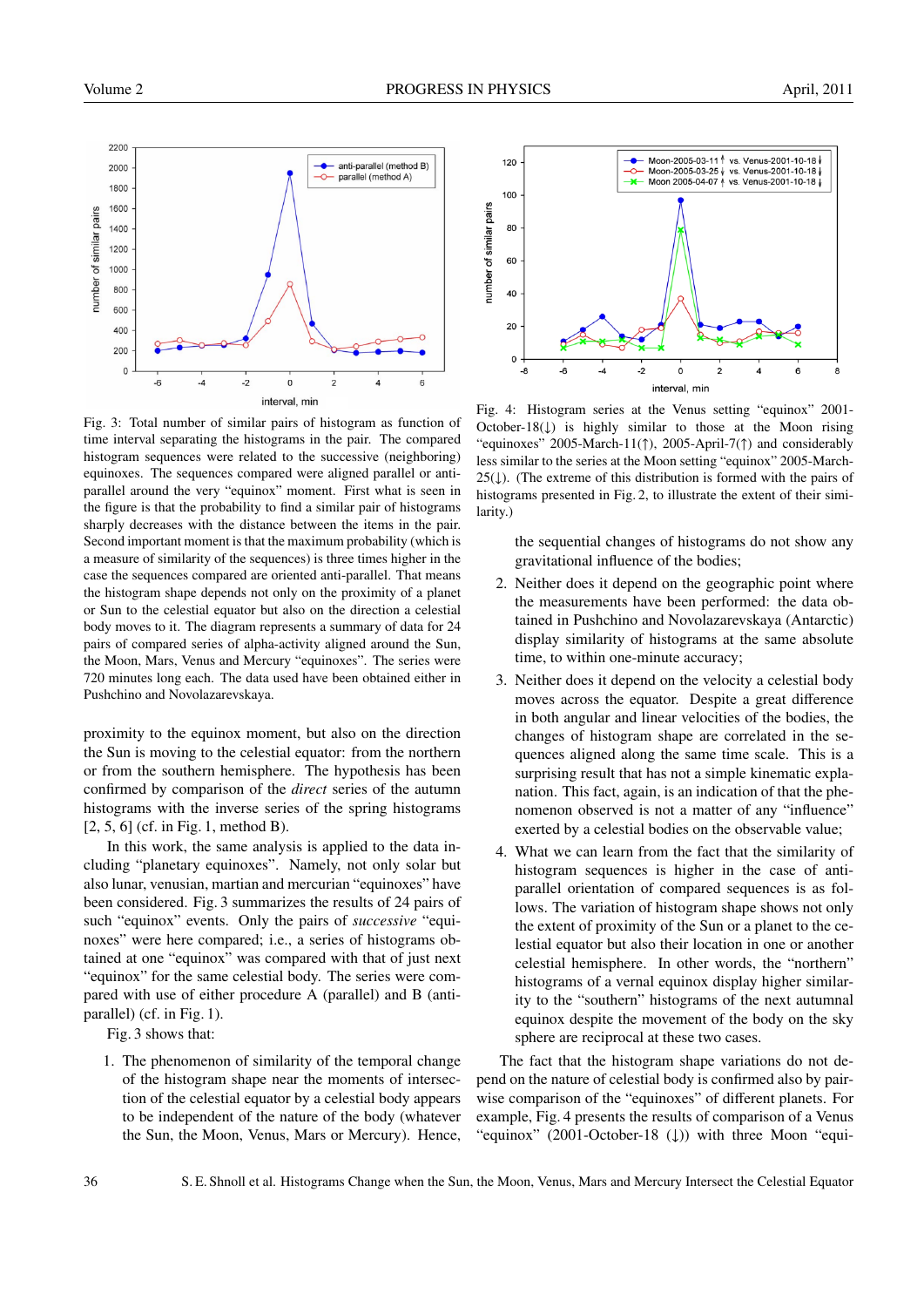

Fig. 5: The palindrome effect. The number of similar pairs of histograms in two compared halves of a sequence separated by the equinox moment as function of time shift between the halves. Total numbers obtained in the analysis of 17 equinox and "planetary equinox" events are presented here. Comparison of half-sequences was performed with the procedure C in Fig. 1. Palindrome effect is indicated by the fact that the similarity of anti-parallel halfsequences is 3-fold higher then that of parallel half-sequences.

noxes" (2005-March-11(↑); 2005-March-25(↓), and 2005- April-7( $\uparrow$ )). The figure shows that:

- 1. The histogram series adjusted to "equinox" moments are similar even if the events considered are separated by years (four years in this particular case);
- 2. The similarity of histograms depends on the direction of movement towards the celestial equator. However, in this particular case, symbate "equinoxes" (Venus-2001-October-18( $\downarrow$ ) and Moon-2005-March-25( $\downarrow$ )) happened to be less similar then the counter-directed ones (Venus-2001-October-18(↓) and the other two Moon "equinoxes", both rising).

## 2.2 Comparison of direct and inverse halves of the same series of histograms (the "palindrome" effect)

The "palindrome effect" has been described in a number of earlier works; this is the presence of specific inversion points in the time series of histograms after which the same histograms occur in the reverse order [2, 5, 6]. Over a daily period, 6 am and 6 pm of local time have been found to be such inversion points. Any point on the Earth's surface participates in two movements, one due to the rotation of the Earth about its axis and another due to the movement of the center of the Earth along its circumsolar orbit. One finds that, the projections of the two movements onto the circumsolar orbit are counter-directional during the daytime (6 am to 6 pm) and co-directional during the nighttime (6 pm to 6 am). This is a probable "kinematic" reason for these two time moments are featured.

A question arose if there are a number of such "palin-



Fig. 6: Summarized data on 8 different Moon, Sun and Mars "equinoxes" when the <sup>239</sup>Pu alpha-activity was measured with the collimators directed towards Polar Star. Parallel oriented sequences of histograms display 3-fold higher similarity than those oriented anti-parallel.

drome" centers existing at the equinoxes and "planetary equinoxes", separating the celestial body movement towards and away from the celestial equator. This supposition has proved to be true. Indeed, the histogram sequences preceding the equinox moments were similar to the inverse sequences following this moments. The palindrome effect (detected with the procedure C; cf. Fig. 1), is illustrated in Fig. 5. As revealed from the picture, the probability to find similar histograms is 3-fold higher if one of the compared half-sequences is inverted — this is exact the essence of the palindrome effect.

Phenomenological meaning of this observation is that the "equinox" moments are just the points at which the order of changing the histogram shapes is reverted. Sharpness of the peak is an indication of a high accuracy (one minute) of detection of the "equinox" moment. Mirror symmetry of the histogram sequences around an equinox means that histogram shape depends on how far distant is the celestial body from the equator plane, whatever on the northern or southern side of the celestial sphere. This result might seem to conflict with the data presented in Fig. 3 indicating that the direction of the movement also does matter. However, the seeming conflict is resolved by the fact (revealed from our special investigation) that these two phenomena are determined by different, not overlapping sets of similar histograms.

#### 2.3 Equinox effects in the data obtained with collimators

The phenomena presented in Figs. 3-5 have been observed in the data on the alpha-activity measured with either collimator-free detectors and those supplied with the collimator permanently directed towards West or East or towards the Sun. No dependence of the observed phenomenology on the orientation of the collimator was found in these cases. The only